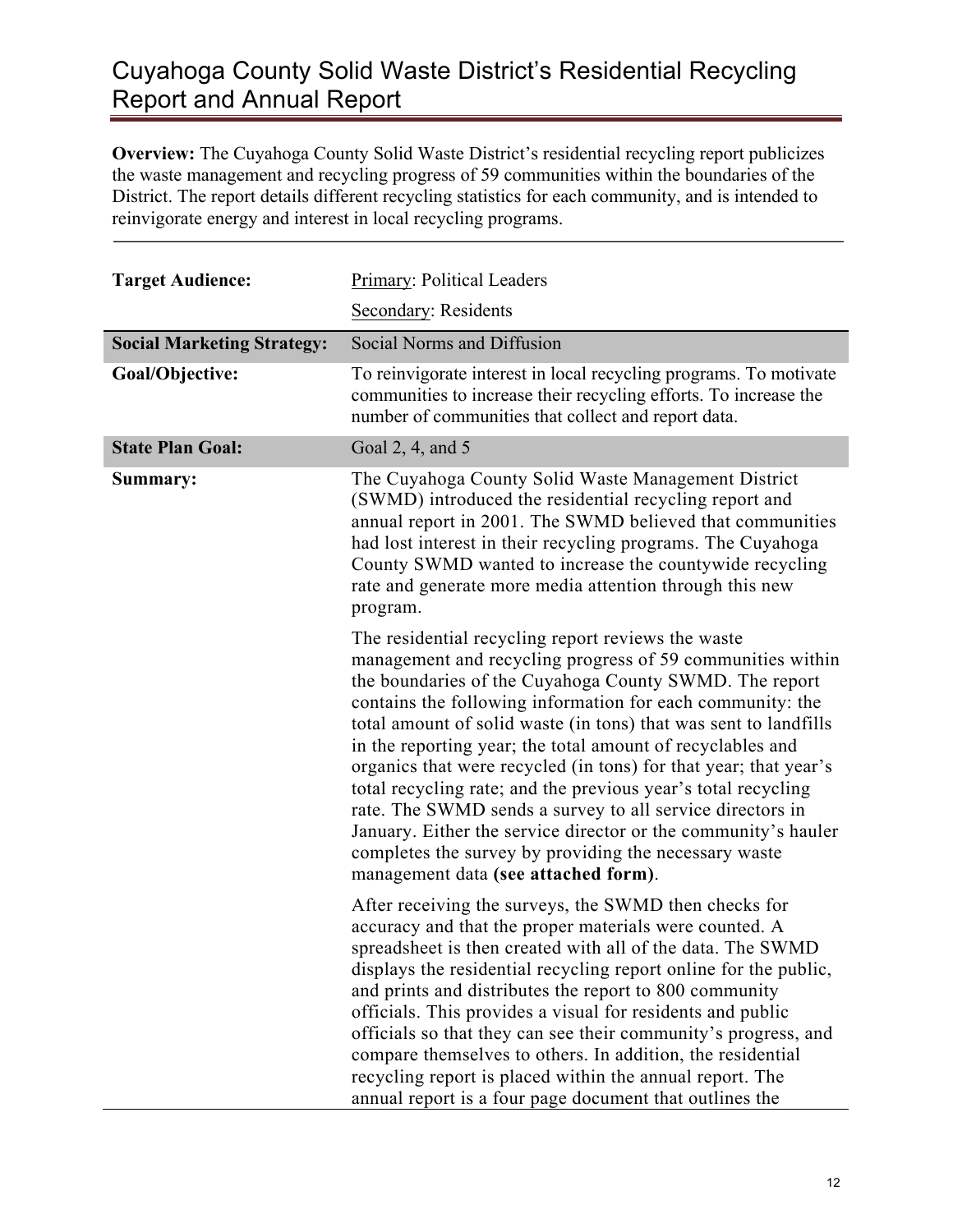## Cuyahoga County Solid Waste District's Residential Recycling Report and Annual Report

|                                                | District's recycling activities throughout that year.                                                                                                                                                                                                                                                                                                                                                                                                                                                                                      |
|------------------------------------------------|--------------------------------------------------------------------------------------------------------------------------------------------------------------------------------------------------------------------------------------------------------------------------------------------------------------------------------------------------------------------------------------------------------------------------------------------------------------------------------------------------------------------------------------------|
|                                                | These documents provide a way to reach out to political<br>leaders, and encourage them to increase their communities<br>recycling programs. The pressure that is put on other<br>communities by those that recycle is a form of social norms<br>and diffusion.                                                                                                                                                                                                                                                                             |
| <b>Barriers to Desired</b><br><b>Behavior:</b> | Loss of public, community, and media interest in<br>recycling<br>People unaware of the positive impacts from recycling<br>$\bullet$<br>Lack of local knowledge regarding the success of<br>$\bullet$<br>programs                                                                                                                                                                                                                                                                                                                           |
| <b>Barriers with</b><br><b>Implementation:</b> | Rely on data from the haulers and service directors,<br>$\bullet$<br>which can be delayed<br>Analyzing waste management statistics can be time<br>٠<br>consuming                                                                                                                                                                                                                                                                                                                                                                           |
| <b>Timeline for Rollout:</b>                   | $\mathbf{I}$ .<br>Talk to communities and haulers about program one year<br>in advance<br>Training sessions offered to communities on the program<br>II.<br>III.<br>Send survey in January of every year to all service<br>directors<br>Deadline 1<br>IV.<br>V.<br>Deadline 2<br>VI.<br>Compile data for reporting<br>VII.<br>Distribute results via print and online media sources                                                                                                                                                        |
| <b>Considerations:</b>                         | The program would not work well with subscription-<br>$\bullet$<br>based communities<br>Program could result in negative repercussions without<br>$\bullet$<br>informing the communities before implementation<br>Cooperation of all community service directors and<br>haulers is needed for success<br>The program needs various outlets to display the report<br>(i.e. website, newsletter, social media, etc.)                                                                                                                         |
| <b>Measurement Methods:</b>                    | The program's success is measured by comparing the recycling<br>rates, tonnage of recycling, and tonnage of solid waste sent to the<br>landfill between the reporting year and the previous year. A<br>survey is sent to all service directors in January, and must be<br>filled out by either them or their hauler to gain the necessary<br>waste management data (see attached form). The District<br>also calculates recycling rates and tonnage per household and<br>per capita, but these results are not included within the report. |